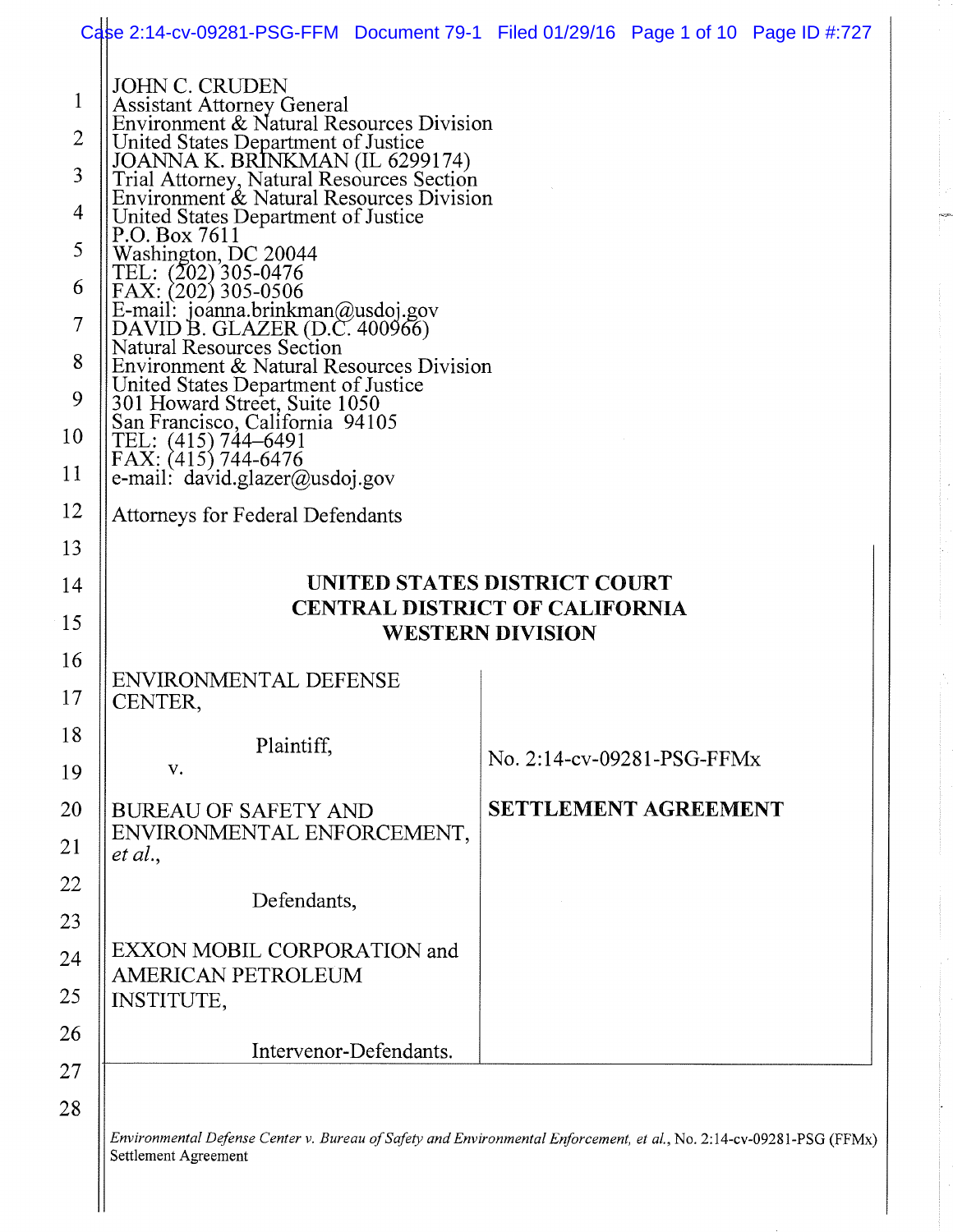Plaintiff Environmental Defense Center ("EDC"), and Federal Defendants, Bureau of Safety and Environmental Enforcement ("BSEE"); Brian Salerno, Director, BSEE; John Keith, Acting Pacific Region Director, BSEE; Bureau of Ocean Energy Management ("BOEM"); Abigail Ross Hopper, Director, BOEM; Joan Barminski, Pacific Region Director, BOEM; and the United States Department of the Interior stipulate to settlement of this action on the terms set forth below for purposes of settling the claims filed by Plaintiff in the above-captioned litigation without further litigation and f no other purpose. Plaintiff and Federal Defendants ("Parties"), by and through their undersigned counsel, state as follows:

WHEREAS, Plaintiff filed a complaint in the above-captioned case on December 2, 2014, alleging violations of the National Environmental Policy Act ("NEPA"), 42 U.S.C. § 4321 *et seq.*, in relation to Defendant BSEE's decisions to approve fifty-one Applications for Permits to Drill ("APDs") or Applications for Permits to Modify ("APMs") allegedly authorizing we11 stimulation treatments, including acid well stimulation and hydraulic fracturing, in order to facilitate oil and gas production from offshore platforms located on the Outer Continental Shelf ("OCS") off California's coastline, within the Pacific OCS Region (ECF No. 1). Plaintiff's complaint included six causes of action, alleging that Defendants violated NEPA by: (1) unlawfully failing to provide for public participation prior to approval of the APDs or APMs; (2) unlawfully relying on categorical exclusions ("CEs") for approval of the APDs despite evidence of significant individual and cumulative environmental effects; (3) unlawfully relying on CEs for approval of the APDs despite evidence of "extraordinary circumstances"; (4) unlawfully relying on CEs to approve the APDs despite lack of applicability; (5) unlawfully failing to conduct any NEPA analysis prior to approval of the APMs; and (6) in the alternative, unlawfully relying on CEs for approval of the APMs.

WHEREAS, Federal Defendants timely filed an answer to Plaintiff's complaint on February 2, 2015 (ECF No. 13);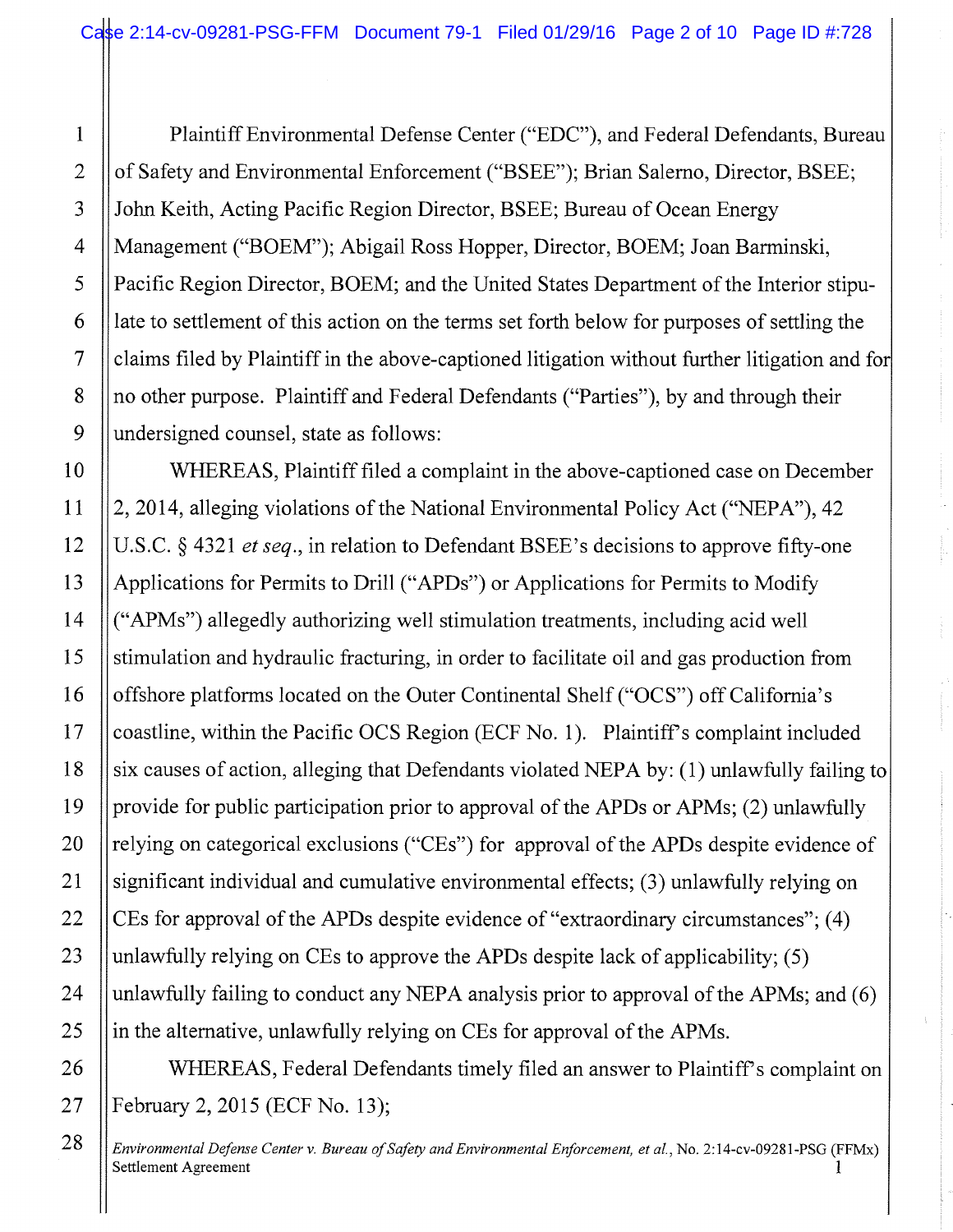WHEREAS, Judge Philip S. Gutierrez issued an Order granting Motions to Intervene by American Petroleum Institute and Exxon Mobil Corporation (hereafter referred to collectively as "Intervenor-Defendants") on April 2, 2015 and accepted Intervenor-Defendants' respective answers to Plaintiff's complaint for filing as of the date of that Order (ECF No. 34);

WHEREAS, Plaintiff and Federal Defendants, through their authorized representatives, without any admission of legal fault or error, and without final adjudication of the issues of fact or law with respect to Plaintiff's claims, have reached a settlement that they consider to be a just, fair, adequate, and equitable resolution of the disputes set forth in Plaintiff's complaint;

WHEREAS, Plaintiff and Federal Defendants believe that it is in the interests of the public, the Parties, and judicial economy to resolve the claims in this case without additional litigation;

NOW THEREFORE, Plaintiff and Federal Defendants hereby stipulate as follows: Undertakings by Federal Defendants

A. BOEM and BSEE will undertake a programmatic Environmental Assessment ("EA") pursuant to the National Environmental Policy Act ("NEPA") to analyze the potential environmental impacts of certain well-stimulation practices on the Pacific OCS, including hydraulic fracturing and acid well stimulation. The focus of the EA will be on foreseeable future well-stimulation activities requiring federal approval, not past completed or expired activities for which no further federal actions remain, except to the degree that analysis of such past actions may be relevant to assessing the environmental baseline and/or an analysis of cumulative or other effects. This assessment will result in a determination that either an Environmental Impact Statement ("EIS") and Record of Decision ("ROD") is required or a Finding of No Significant Impact ("FONSI") is appropriate. BOEM and BSEE shall complete and issue the final programmatic EA by May 28, 2016, and will also issue a FONSI by that date if BOEM

Environmental Defense Center v. Bureau of Safety and Environmental Enforcement, et al., No. 2:14-cv-09281-PSG (FFMx) Settlement Agreement 2

 $I<sub>1</sub>$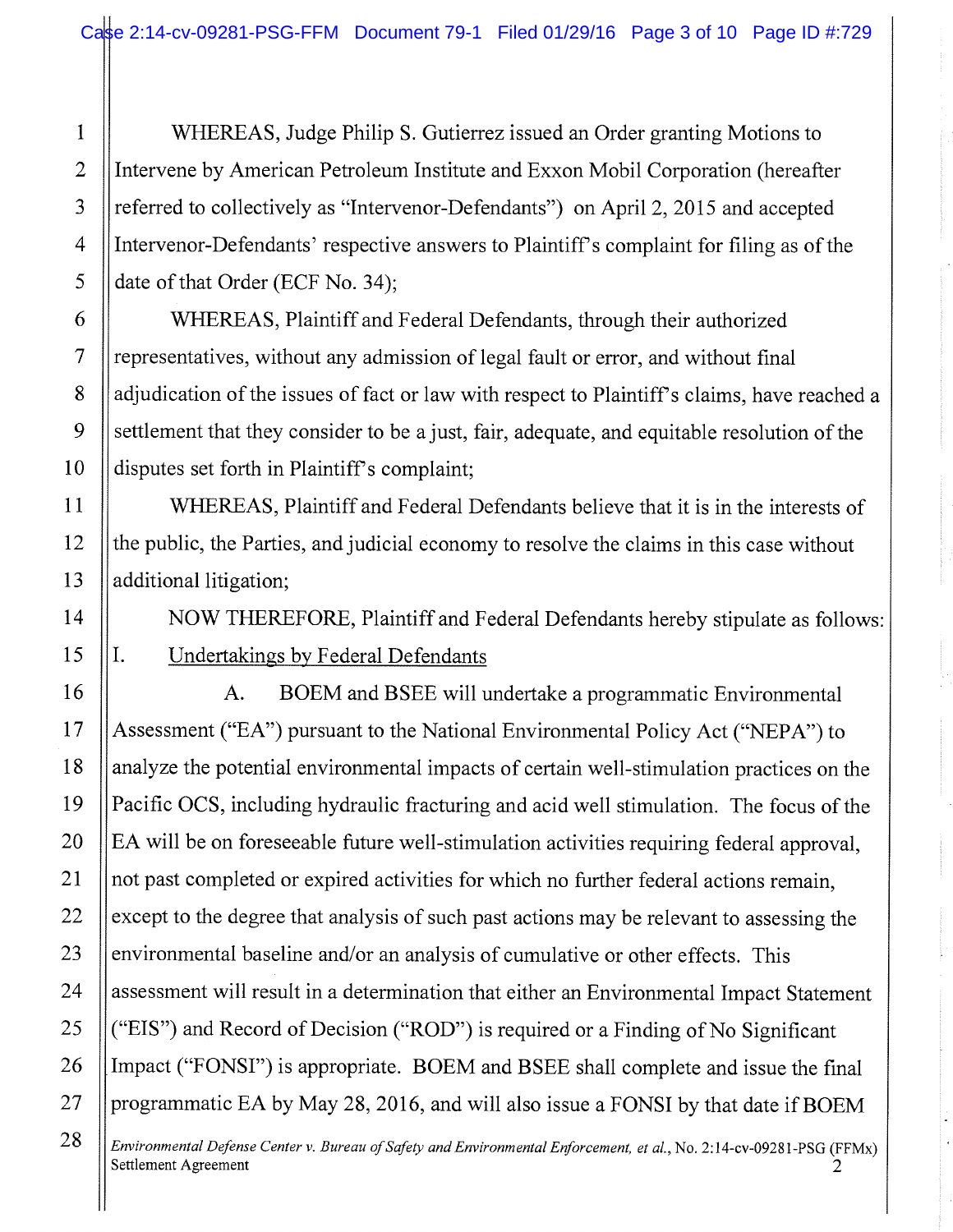and BSEE determine that a FONSI is the appropriate outcome of the EA.

Defendants will not pre-determine the outcome of this assessment to require one product or the other before the analysis in the programmatic EA is complete. Plaintiff reserves the right to challenge the EA/FONSI or EIS/ROD as a separate action. Intervenor API does not agree that an EA or an EIS is necessary or appropriate, and reserves the right to challenge any aspect of the EA or an EIS as a separate action.

B. BOEM and BSEE will release a draft of the EA with a notice of availability and a request for comments, with a minimum of a thirty-day comment period.

C. Pending completion of the final programmatic EA and FONSI, if a FONSI appropriate, BSEE will withhold approvals of future APDs and APMs involving hydraulic-fracturing operations or acid well stimulation on the Pacific OCS. For purposes of this Settlement Agreement subpart I.C., the terms "well stimulation treatment," "hydraulic fracturing," "acid well stimulation," and "acid volume threshold" shall be defined as follows:

> 1. Well Stimulation Treatment – means any treatment of a well designed to enhance oil and gas production or recovery by increasing the permeability of the formation. Well stimulation treatments include, but are not limited to hydraulic fracturing treatments and acid we11 stimulations. Well stimulation treatment does not include routine well cleanout work; routine well maintenance; routine removal of formation damage due to drilling; bottom hole pressure surveys; routine activities that do not affect the integrity of the well or the formation; removal of scale or precipitate from the perforations, casing, or tubing; a gravel pack treatment that does not exceed the formatior. fracture gradient; or a treatment that involves emplacing acid in a well and that uses a volume of fluid that is less than the Acid Volume Threshold and is below the formation fracture gradient.

> > a. Hydraulic Fracturing  $-$  is a well stimulation treatment that, in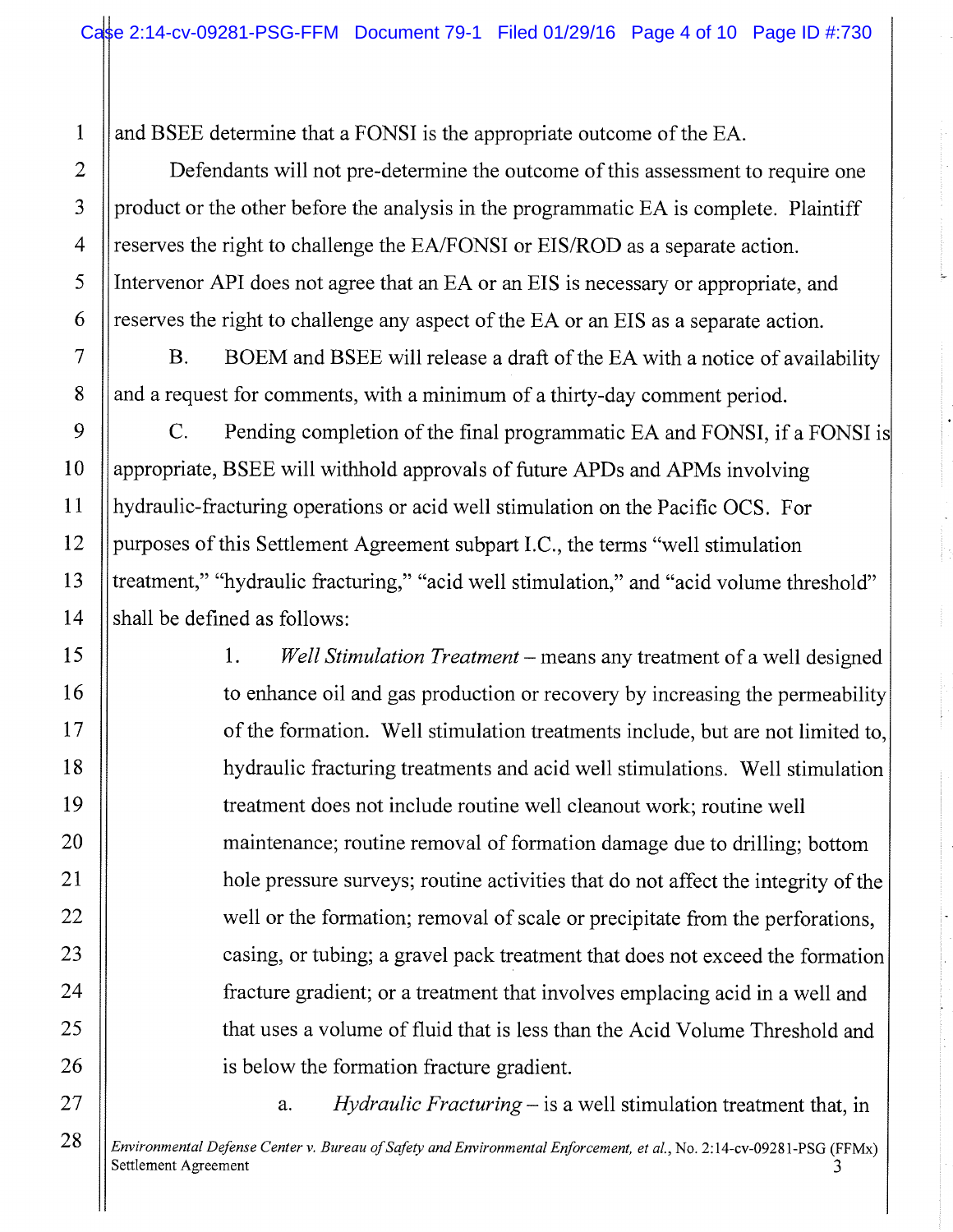whole or in part, includes the pressurized injection of hydraulic fracturing fluid or fluids into an underground geologic formation in order to fracture or with the intent to fracture the formation, thereby causing or enhancing the production of oil or gas from a well;

b. Acid Well Stimulation – means a well stimulation treatment that uses, in whole or in part, the application of one or more acids to the well or underground geologic formation. The acid well stimulation treatment may be at any applied pressure and may be used in combination with hydraulic fracturing treatments or other well stimulation treatments. Acid well stimulation treatments include acid matrix stimulation treatments and acid fracturing treatments. Acid matrix stimulation treatments are acid treatments conducted at pressures lower than the applied pressure necessary to fracture the underground geologic formation;

c. Acid Volume Threshold — means a volume, in US gallons, per treated foot of well stimulation treatment calculated as follows: (((Size of the drill bit diameter in inches that was used in the treated zone / 2 + 36 inches)<sup>2</sup> -(bit diameter in inches / 2)<sup>2</sup>) x 3.14159 x 12 inches x treated formation porosity)  $/ 231$  (inches<sup>3</sup> /gallon). The lowest calculated or measured porosity in the zone of treated formation shall be the treated formation porosity used for calculating the Acid Volume Threshold.

BOEM and BSEE will, however, include an analysis of other acid use within the scope of the proposed NEPA analysis.

D. The BSEE Pacific Region has recently implemented the use of an electronic filing system for permits, called eWell. In the interest of pursuing avenues for increasing transparency of the permit review and approval process, the BSEE Pacific Region will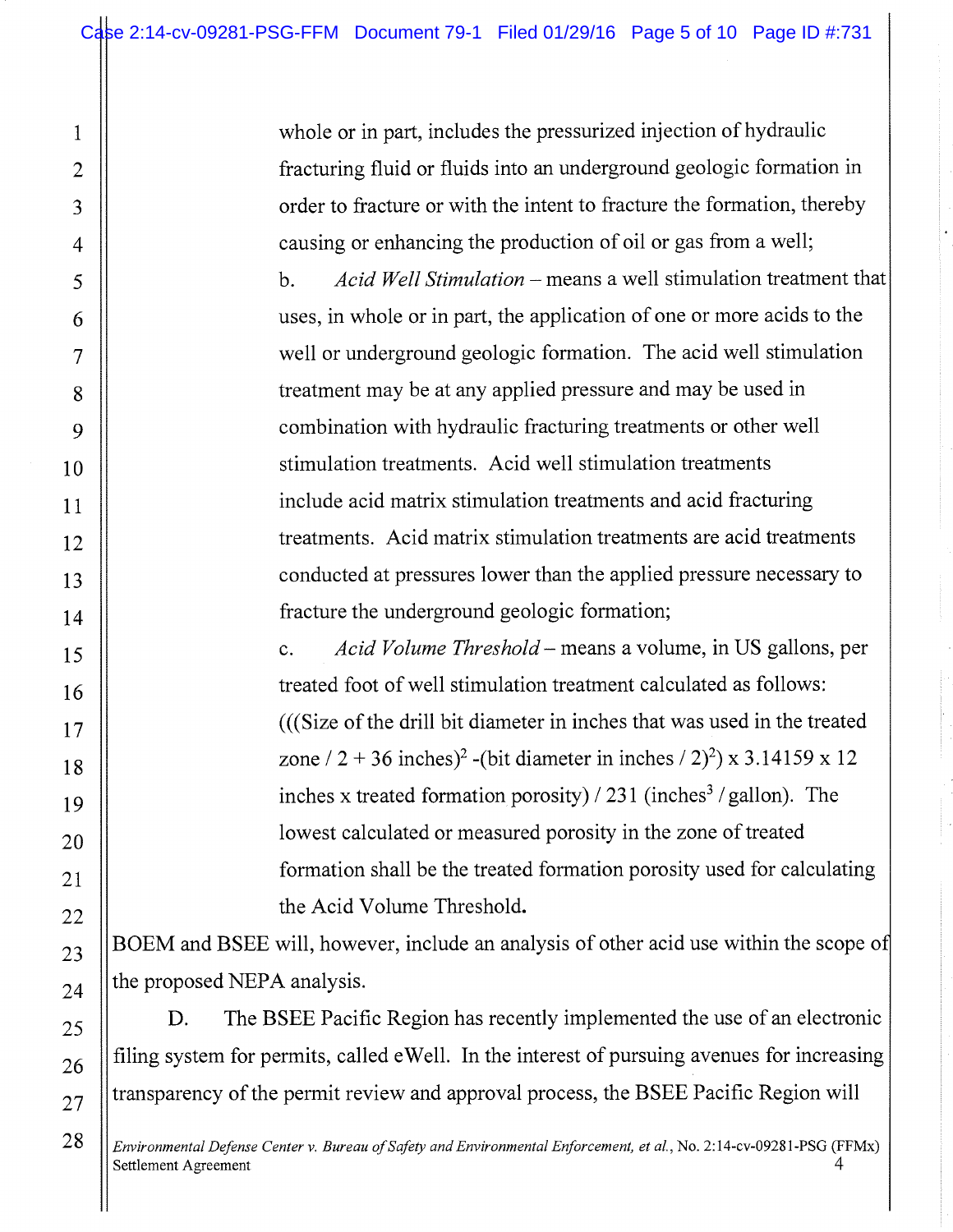receive future permit applications through the eWell system (or through another publiclyavailable website with comparable functionalities) and will build a web-based search engine similar to that used in the Gulf of Mexico Region (see "Well Data Query" at https://www.data.bsee.gov/homepg/data\_center/other/WebStore/master.asp), or expand that search engine to include permit applications received in the Pacific Region.

E. The BSEE Pacific OCS Region will provide notice of newly submitted complete applications for hydraulic fracturing or acid well stimulation to EDC for an interim period of time until the eWell system mentioned in Paragraph I.D, above (or an alternative system with comparable functionalities) is operational and the BSEE Pacific OCS Region has developed systems (through eWell or another publicly-accessible website) sufficient to provide timely access by the public, including EDC, to publicly releasable information associated with newly submitted complete applications for hydraulic fracturing or acid well stimulation. Such timely access by the public will include posting of publicly releasable information associated with newly submitted complete applications within five working days of receipt.

II. Undertakings by Plaintiff and Effect of Settlement

A. This Settlement Agreement shall constitute a complete and final settlement of Plaintiff's Complaint in Environmental Defense Center v. Bureau of Safety and Environmental Enforcement, No. 2:14-cv-09281-PSG (FFMx) (C.D. Cal.) (the "Action").

B. Subject to Paragraph III.I of this Settlement Agreement, Plaintiff releases all claims in the Action. However, nothing in this Settlement Agreement precludes Plaintiff from instituting independent actions challenging Federal Defendants' FONSI or ROD described in Paragraph I.A of this Settlement Agreement, or Federal Defendants' future approvals of well-stimulation activities at offshore oil and gas operations on the Pacific OCS.

C. The terms of this Settlement Agreement shall become effective upon entry of an Order by the Court ratifying the Settlement Agreement.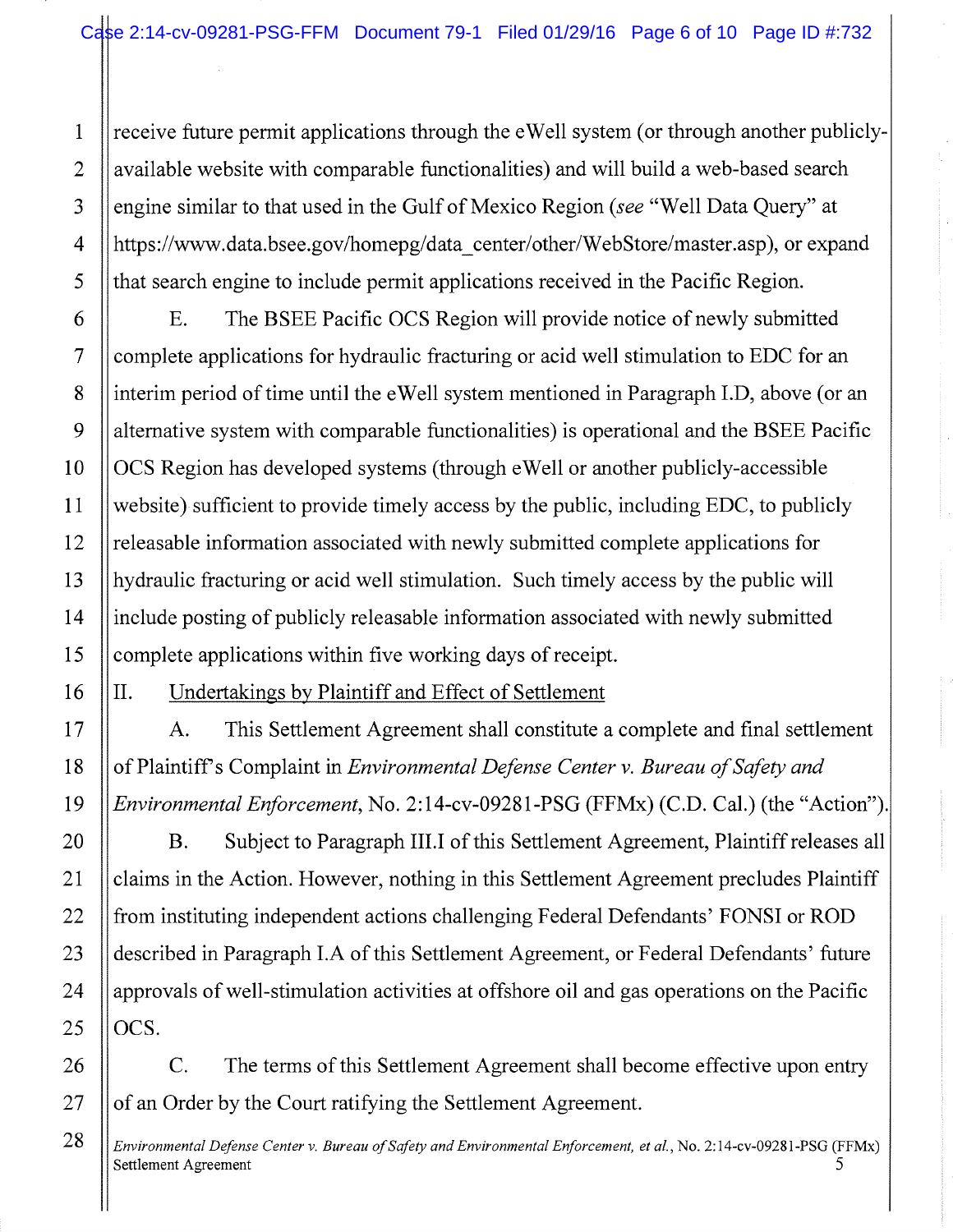## III. General Terms

A. The parties agree to attempt to resolve Plaintiff's claim for fees and costs expeditiously and without the need for Court intervention. The Court will retain jurisdiction over the case for the purpose of resolving any dispute between the parties regarding Plaintiff's claim for an award of fees and costs. See Kokkonen v. Guardian Life Ins. Co. of Am., 511 U.S. 375 (1994). Plaintiff shall file its application for attorneys' fees and costs in compliance with the Equal Access to Justice Act ("EAJA"), 28 U.S.C. §  $2412(d)(1)(B)$ , within 14 days of the Court entering an order dismissing this case pursuant to the terms of this Settlement Agreement. Consideration and further briefing of that application shall then be stayed for 46 days to allow the parties to pursue settlement discussions. If the parties are unable to resolve Plaintiff's application for attorneys' fees and costs among themselves within the 46 day stay period, Plaintiff may then submit further materials in support of its application pursuant to EAJA, including a supporting memorandum. Federal Defendants shall respond to Plaintiff's application within 21 days of Plaintiff submitting its memorandum and other materials in support of its application. The parties may jointly seek an extension of these briefing deadlines if necessary to accommodate ongoing settlement discussions. In response to Plaintiff's application, Federal Defendants agree not to contest that Plaintiff is a "prevailing party" in this action and agree not to raise substantial justification as a defense to the fee request. Federal Defendants expressly preserve all other defenses to any motion for attorney fees, including but not limited to the right to contest the reasonableness of the hourly rate and the amount of hours or costs and expenses claimed.

B. This Settlement Agreement in no way affects the rights of the United States as against any person not a party hereto. Nothing in this Settlement Agreement will be interpreted as imposing obligations on any federal or state agency that is not a party to the Settlement Agreement. This Settlement Agreement relates solely and exclusively to operations located in the Pacific OCS Region and in no way governs activities in other

Environmental Defense Center v. Bureau of Safety and Environmental Enforcement, et al., No. 2:14-cv-09281-PSG (FFMx) Settlement Agreement 6 and 3 and 3 and 3 and 3 and 3 and 3 and 3 and 3 and 3 and 4 and 4 and 4 and 4 and 4 and 4 and 4 and 4 and 4 and 4 and 4 and 4 and 4 and 4 and 4 and 4 and 4 and 4 and 4 and 4 and 4 and 4 and 4 and 4 a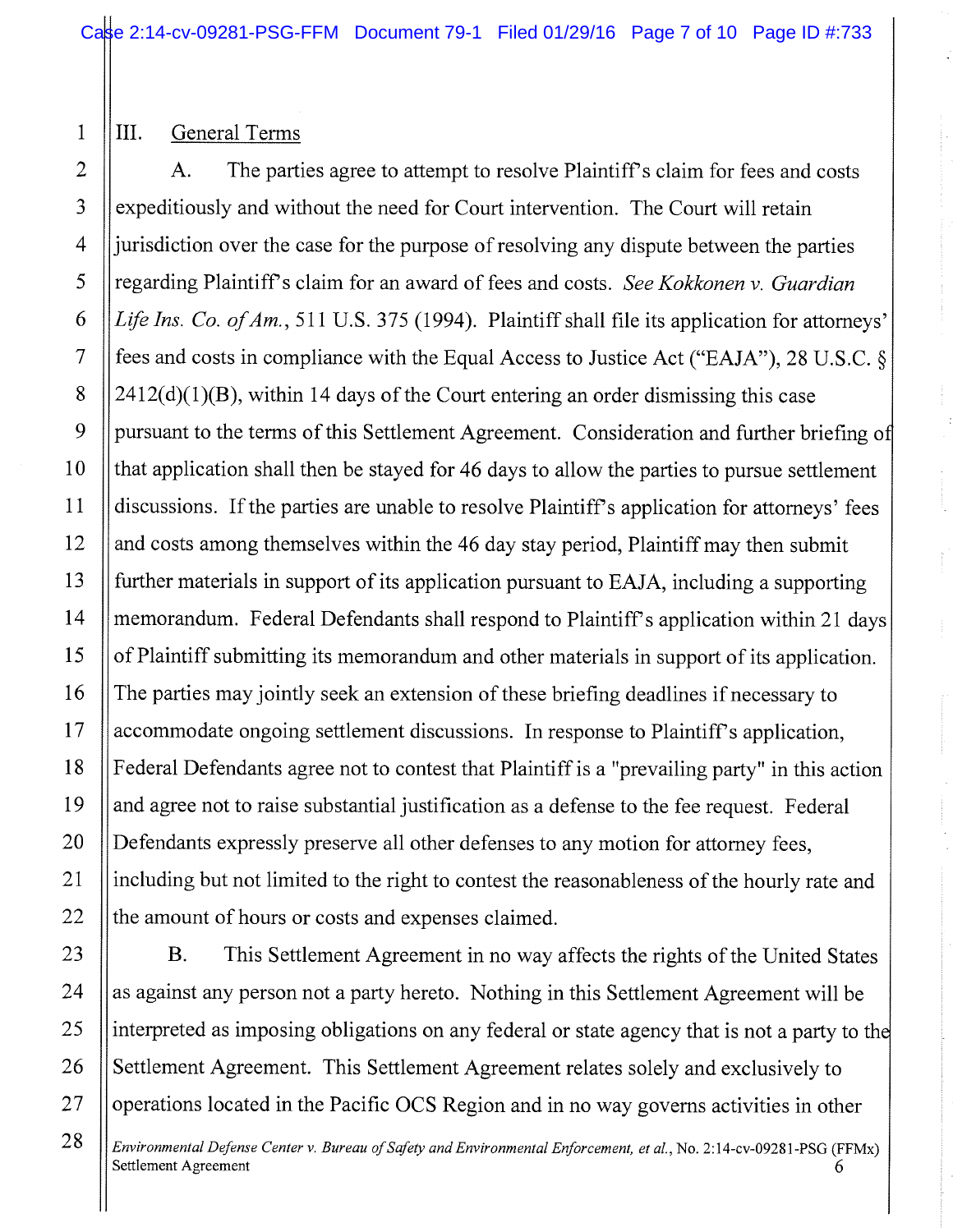OCS Regions.

1

C. Nothing in this Settlement Agreement constitutes an admission of fact or law by any party. This Settlement Agreement shall not be used or admitted in any proceeding against a party over the objection of that party. This Settlement Agreement has no precedential value and shall not be admissible in any proceeding other than a proceeding to enforce the terms of the Settlement Agreement.

D. This Settlement Agreement constitutes the final, complete, and exclusive agreement and understanding between the Parties and supersedes all prior agreements and understandings, whether oral or written, concerning the subject matter hereof. No other document, nor any representation, inducement, agreement, understanding, or promise, constitutes any part of this Settlement Agreement, nor shall it be used in construing this Settlement Agreement.

E. This Settlement Agreement shall be governed by and construed under federal law.

F. Nothing in this Settlement Agreement constitutes, or may be construed to constitute, a waiver of sovereign immunity by the United States. Nothing in the terms of this Settlement Agreement shall be construed to limit or modify the discretion accorded Federal Defendants by the Administrative Procedure Act, the Outer Continental Shelf Lands Act, or the National Environmental Policy Act, or by general principles of administrative law, except as explicitly provided in this Settlement Agreement.

G. The Parties agree that Federal Defendants' obligations under this Settlement Agreement are contingent upon the availability of appropriated funds and that nothing contained in this Settlement Agreement sha11 be construed as a commitment or requirement that Federal Defendants obligate or pay funds in contravention of the Anti-Deficiency Act, 31 U.S.C. § 1341, or other applicable law.

H. Any term set forth in this Settlement Agreement may be modified only by written agreement of the Parties.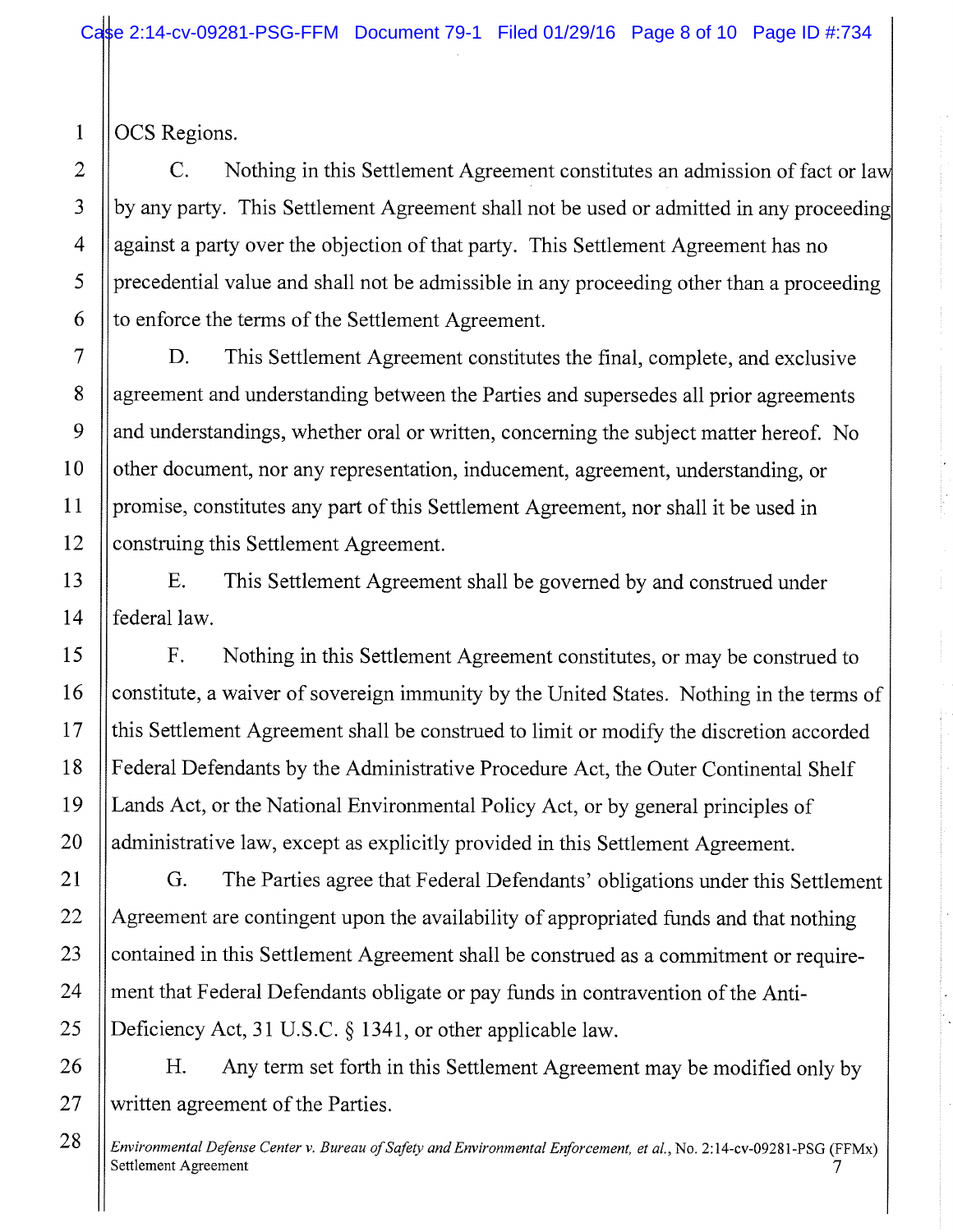I. In the event of a disagreement among the Parties concerning the performance of any aspect of this Settlement Agreement, the dissatisfied party shall provide the other party with written notice of the dispute and a request for negotiations. The Parties shall meet and confer in order to attempt to resolve the dispute within 30 days of the date of the written notice, or such time thereafter as is mutually agreed on. If the Parties are unable to resolve their differences, the dissatisfied Party may seek relief from the Court through a motion to enforce the terms of the Settlement Agreement. This Settlement Agreement shall not be enforceable through a proceeding for contempt of court.

J. Any notices required by or under this Settlement Agreement shall be addressed to the undersigned counsel, unless other provision for notice is made and agreed to in writing.

K. Approval of this Settlement Agreement by the Court will result in the voluntary dismissal with prejudice of Plaintiff's Complaint pursuant to Federal Rule of Civil Procedure 41(a). Notwithstanding the dismissal of this action, however, Plaintiff and Federal Defendants hereby stipulate and respectfully request that the Court retain jurisdiction to oversee compliance with the terms of this Settlement Agreement. See Kokkonen v. Guardian Life Ins. Co. of Am., 511 U.S. 375 (1994).

L. The undersigned representatives of each Party certify that they are fully authorized by the Parties they represent to bind the respective Parties to the terms of this Settlement Agreement.

/ / /

28

1

2

3

4

5

6

7

8

9

10

11

12

13

14